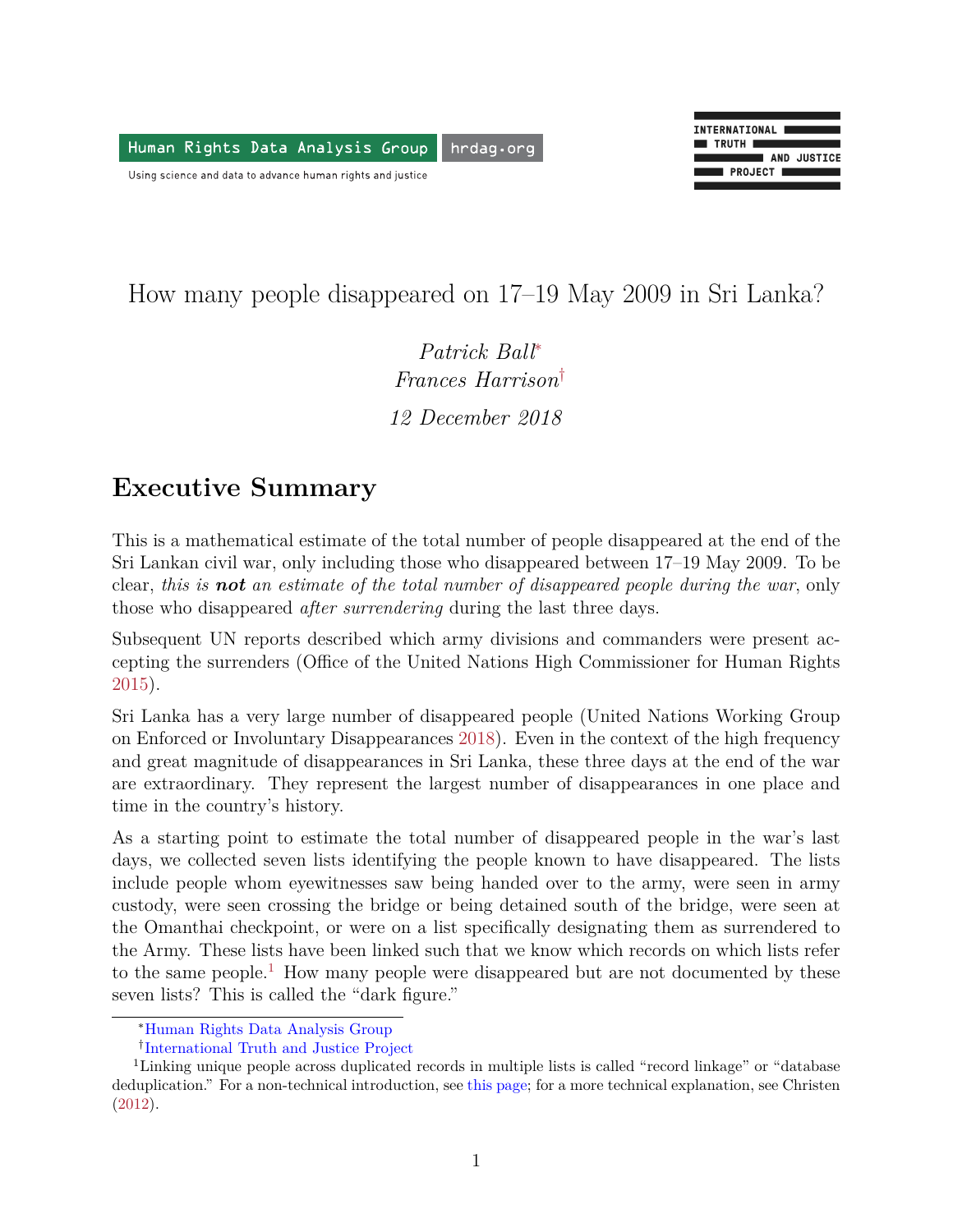Considering both the disappeared people who have been reported to one or more of these lists, and estimating the dark figure, we estimate that there were 503 total people were subjected to enforced disappearance during these three days.<sup>[2](#page-1-0)</sup> This includes 443 people on one or more of the available lists, and 60 people whom we estimate to have disappeared but who were not documented by these lists: these are the "dark figure."

The estimates are made using multiple systems estimation. [This link](https://hrdag.org/coreconcepts/) provides a non-technical introduction, and Ball [\(2016\)](#page-7-1) provides a non-technical exploration of the method to estimate homicides by the police in the United States. For a very slightly more mathematical explanation and a description of the method's applications in human rights, see Manrique-Vallier, Price, and Gohdes [\(2013\)](#page-7-2). The rest of this memo explains what the data are, and how we used the data to make this estimate.

#### **Historical Context**

In the last days of the war in May 2009, tens of thousands of Tamils fled the war zone, which was reduced to about 400 metres square of jungle dotted with earthen bunkers, bomb craters, and burnt out vehicles. Among the war debris, there were many severely injured people. Among the last to surrender were the elite of the LTTE's civil administration, who had run the *de facto* separate state in the north east of Sri Lanka for many years,<sup>[3](#page-1-1)</sup> the LTTE military wing leaders and their families, and young people without families whose uniform, injuries, physique, or short hair in the case of women, clearly identified them as fighters.

Surrender involved making their way towards the Wadduvakkal<sup>[4](#page-1-2)</sup> Bridge – a long narrow causeway crossing the outlet from the Nandikaadal lagoon to the sea. By 17 May, not just the bridge but the area just to the north of it was firmly under army control.

Figure [1](#page-2-0) shows the "no fire zones" into which people were concentrated at the end of the war.<sup>[5](#page-1-3)</sup> During the final months of the war, the army pushed hundreds of thousands of civilians and fighters into a narrow spit of sandy land on the north-east coast of the island. On one side was the sea, and on the other, the lagoon. The Sri Lankan Army cut the spit of land in half in late April 2009, and the people moved south into an ever-shrinking patch of jungle. By the last days, this small area was encircled by the army who controlled the lagoon coast, the beach on the seaside, the bridge to the south, and the area to the north.

Most of those who surrendered to the army walked to the bridge, though some were caught trying to cross the lagoon or surrendered by moving northwards. Those who came across the bridge were searched for weapons or bombs, their names recorded and then held in a barbed wire enclosure (a dried up paddy field) before being put on buses to Omanthai where they were questioned, registered for a second time in more detail and then detained or interned. At all points along the process, Tamil informers were posted to identify their

<span id="page-1-0"></span><sup>&</sup>lt;sup>2</sup>The two-tailed equal probability  $95\%$  credible interval is [468; 554]. The estimate is explained in the [Estimating the Dark Figure](#page-0-3) section.

<span id="page-1-1"></span><sup>3</sup> In their heyday the LTTE had controlled a third of the island and run education, agriculture, medical services and a police and judiciary for hundreds of thousands of people.

<span id="page-1-2"></span><sup>4</sup>Also spelled Vadduvakal.

<span id="page-1-3"></span> ${}^{5}$ From International Crisis Group [\(2010\)](#page-7-3), used by permission (license [here\)](https://www.crisisgroup.org/legal/copyright-and-trademark-notice).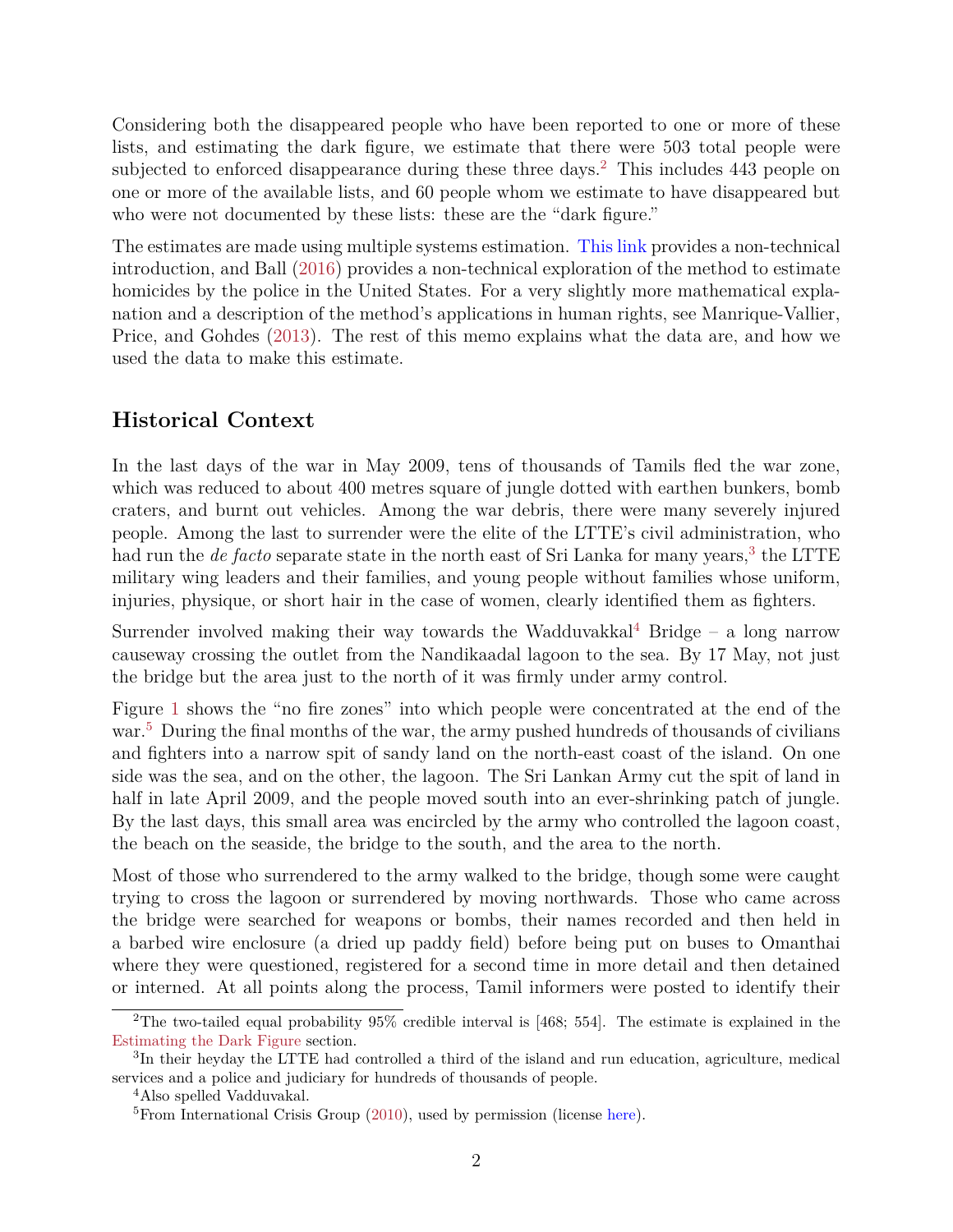

<span id="page-2-0"></span>Figure 1: Wadduvakal Bridge and Surrounding Area

erstwhile colleagues to the military authorities and this was how many of the disappeared were identified and taken into custody.<sup>[6](#page-2-1)</sup> There was no International Red Cross, UN, or NGO presence at the frontline surrender points.

Among the group captured in the estimate of total disappeared persons is a subset of LTTE cadres who came across the bridge starting on 17 May and coalesced on 18 May around an elderly Tamil Catholic priest called Father Francis Joseph. Father Francis thought if he collected a list of the names of these figures and accompanied them into detention then they had a better chance of staying alive. Eyewitnesses, who did not accompany him, have described how he wrote the names of the surrendees in English on a paper. A soldier called the names over a loudspeaker, and the people were loaded onto buses—these buses were driven by soldiers, not by civilians as in other cases.

The LTTE political wing leaders who surrendered in the "white flag surrender" on the morning of 18 May are not included because they are known to be dead. According to the UN, there are reasonable grounds to believe they were extra-judicially executed and there are photographs of their corpses (Office of the United Nations High Commissioner for Human Rights [2015\)](#page-8-0).

<span id="page-2-1"></span><sup>&</sup>lt;sup>6</sup> The tens of thousands of civilians who survived the last phase of the conflict now passed into Government control. Among them were former LTTE leaders and combatants who either surrendered or were identified during an ongoing screening process and taken away." Office of the United Nations High Commissioner for Human Rights [\(2015\)](#page-8-0)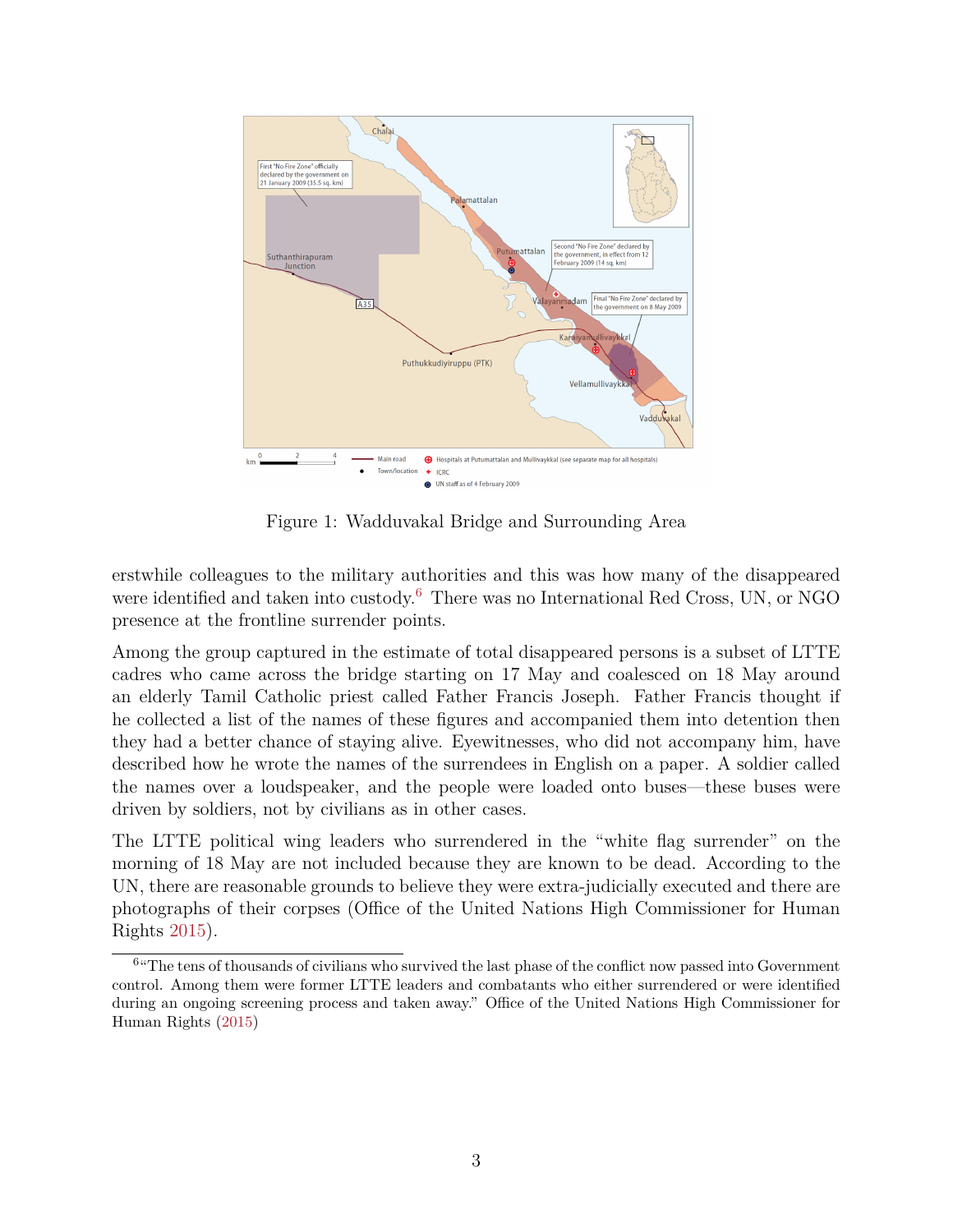

<span id="page-3-0"></span>Figure 2: Number of disappeared people on lists, by intersection type

## **Intersections**

Our analysis begins with lists of the missing and disappeared; we first remove all the people noted as simply missing so that this estimate includes only the disappeared people. The largest list was created by the [International Truth and Justice Project,](http://www.itjpsl.com/) and it can be viewed at the [Disappeared Website.](http://www.itjpsl.com/reports/disappear-site) The ITJP's initial list was based on the testimony of eyewitnesses who were at the surrender point on or around 18 May 2009 and witnessed their relatives or former comrades in custody. These eyewitnesses were interviewed abroad. This list was first published in 2014 and subsequently supplemented as new information became available.

All the records with dates in the period 17-19 May 2009 were included, and records without dates were included because this project explicitly sought records of people who disappeared after being taken into Army custody during the days following the 17 May surrender; the date focus was part of the project. There are 309 records in the ITJP's list.

ITJP's database includes 117 records found in other databases; in addition, there are 134 records in non-ITJP databases that are not found in the ITJP's list. The other databases include names published by the UN's Working Group on Enforced and Involuntary Disappearances, lists collected by activists in Sri Lanka who must remain anonymous for their own security, and a list compiled by Northern Provincial Council Minister Anandhi Sasitharan.

A first exploration of the datasets is to look directly at their intersections or overlaps, that is, how many disappeared people were documented by only one list, by two lists but not by the others, or by some other combination of lists. Asked differently, which people were documented on which lists?

Figure [2](#page-3-0) shows the number of records found in each of the combination of list overlaps.[7](#page-3-1) The leftmost bar has a dot in the d\_ITJP row at the bottom of the graph, indicating that this

<span id="page-3-1"></span><sup>&</sup>lt;sup>7</sup>The graph is from the  $UpSetR$  package, see Lex and Gehlenborg [\(2014–7AD\)](#page-7-4).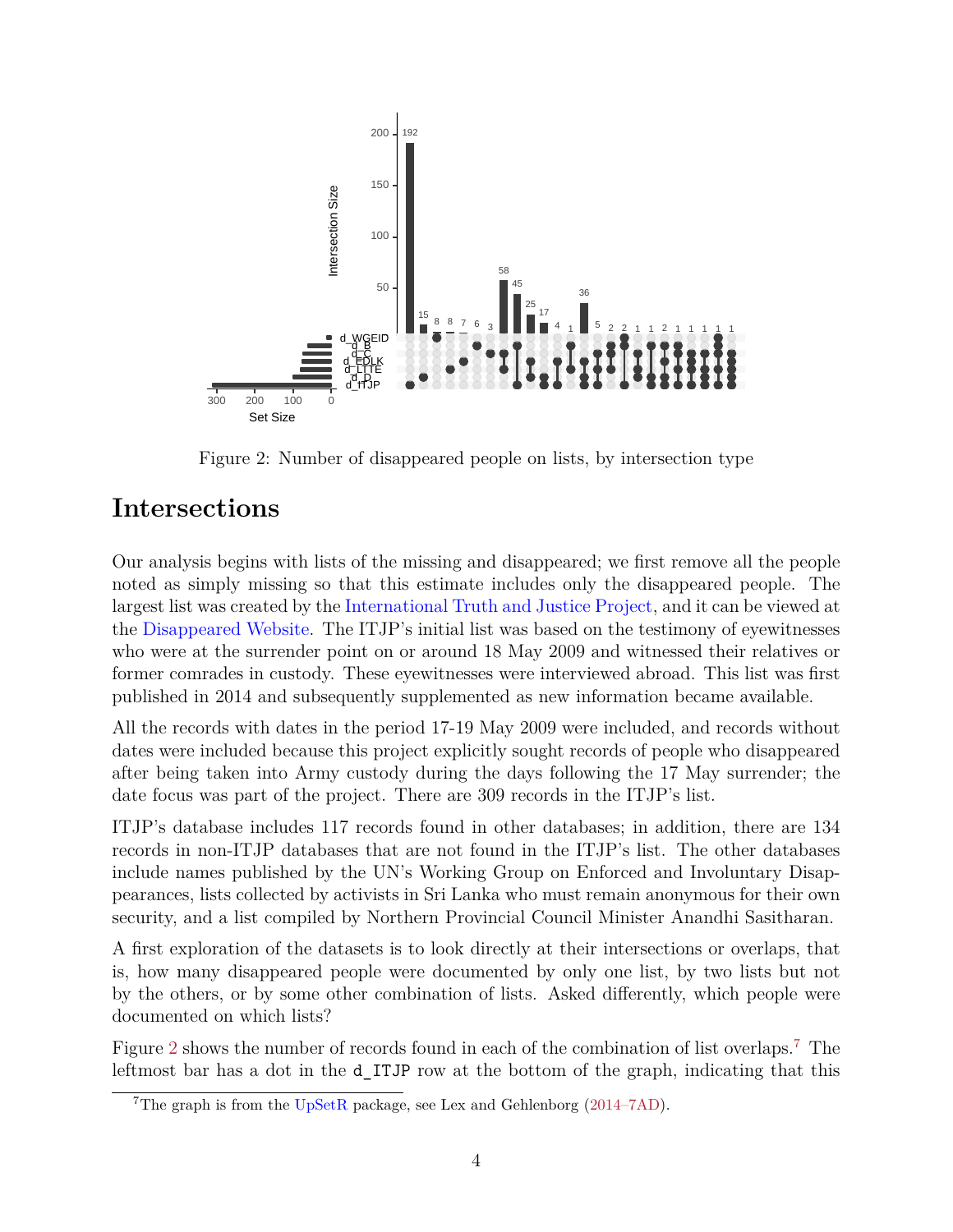bar shows the number of people documented only by the ITJP (192). This indicates that these data are found in the ITJP list, but the empty circles in the other rows indicate that the people found in this bar are not documented by the other lists.

Note that each list contributes at least one additional documented disappearance that the other lists do not document. Zero people are found on all seven lists, zero people are found on six of the seven lists, and only two people are found on five of the seven lists (though the two people are found on different combinations of the lists, see the rightmost columns of the graph).

There is a reporting bias in the lists towards the well-known LTTE figures specifically because they were well-known and therefore easily recognizable. Many of the late or forced recruits to the LTTE would have been less well known, and consequently, less often reported. Those people who were not reported are part of the dark figure estimated below.

# **Estimating the Dark Figure**

Figure [2](#page-3-0) showed how many disappeared people were documented on the seven lists, individually and in combinations. But how many were never documented? What is the dark figure? By definition, this number is not known, so we have to estimate it.

To estimate, we use the following intuition: imagine two dark rooms. We cannot see inside them, and the only tool we have to explore their size is a handful of small rubber balls. The balls do not make any sound when they hit the walls or ceilings, but they make a small sound – *click* – when they hit each other. We throw the balls into the first room, and listen: click, click, click. We gather the balls and throw them into the second room with equal force: click. Our intuition is that the second room is larger because the balls are able to spread out and therefore strike each other less frequently.

Using databases, in some sense we "throw" the databases into the "room" of all disappeared people. When the databases document the same person, it is as if the databases collided, making a click. We can use the number of people documented on more than one list and the total size of the databases to estimate the total number of disappeared people, including those not on any of the lists.

A more technical introduction to this approach can be found in Lum, Price, and Banks [\(2013\)](#page-7-5). The specific method we will use here was developed by Manrique-Vallier  $(2016)^8$  $(2016)^8$  $(2016)^8$ Crucially, the estimate below includes an analysis of how certain we can be about the estimate.

The estimate and the uncertainty are shown together in Figure [3.](#page-5-0) The curve shows the probability at each estimated number of disappeared people. Note that the red line on the left indicates the number of disappeared people were observed on one or more of the lists (443 records). The probability of any number of disappeared people below the observed number must be zero – after all, we observed this number, so there cannot be fewer.

<span id="page-4-0"></span><sup>8</sup>The software used for the estimates is [Bayesian Non-Parametric Latent-Class Capture-Recapture](https://cran.r-project.org/package=LCMCR) by Indiana University Statistics Professor [Daniel Manrique-Vallier.](http://mypage.iu.edu/~dmanriqu/index.html)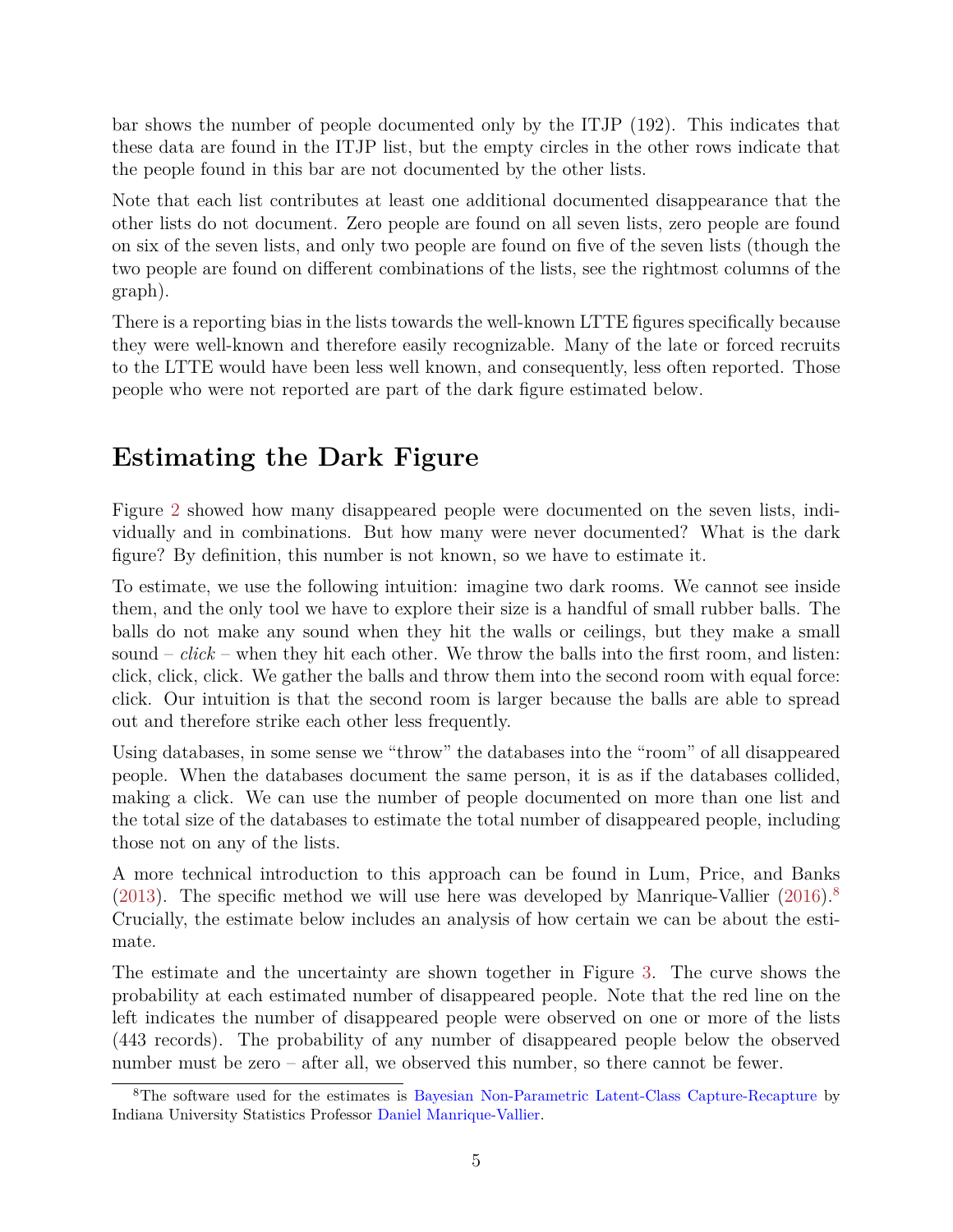

<span id="page-5-0"></span>Figure 3: Estimated number of disappeared people, including those never documented

The estimate of the number of disappeared people we present, 503, is the center of the likely values (in this case, the median of the distribution). We don't know how many disappeared people might have been undocumented, so the estimate is in a "credible interval," which is a little bit like what is sometimes called a "margin of error." The interval in this case is [468; 554]. This means that with these data and this approach, there is a 95% probability that the true total number of disappeared people falls in the range from 468 to 554.

The credible interval expresses the technical, mathematical uncertainty around the estimate. In this case, we are certain about the left side of the interval because we know the number of unobserved disappeared people must be no less than zero. However, the right side has more uncertainty, that is, the true number could be considerably larger than our estimate. However, it bears repeating that given these data and this statistical technique, there is a 95% probability that the true total number of disappeared people falls in the range from 468 to 554.

This estimate enables us to make a specific probability statement about the number of undocumented disappeared people. The probability that there were 50 or more *undocumented* disappeared people is 0.69. That is, there is very approximately a 2 in 3 chance that there are 50 or more disappeared people who are not on these lists.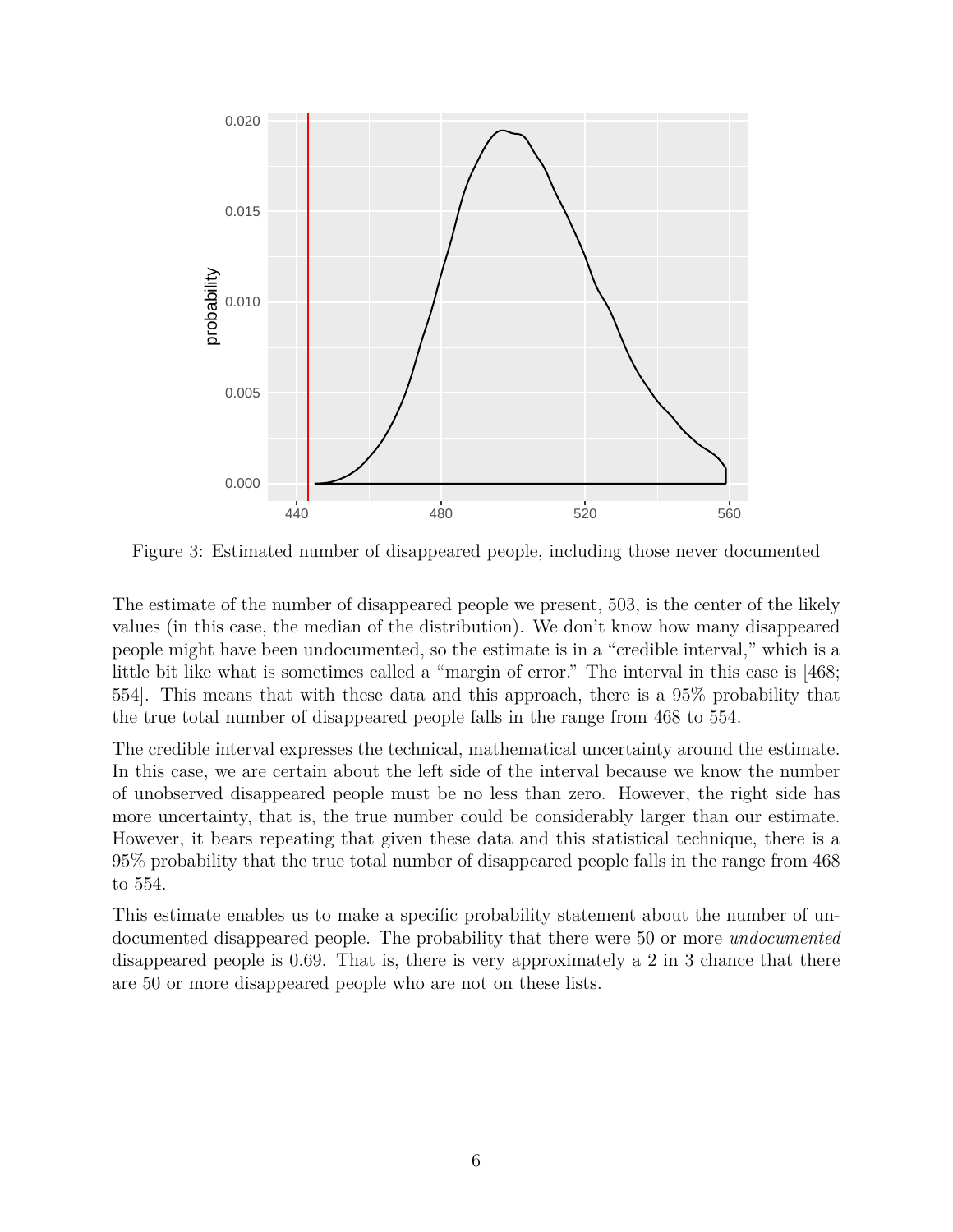## **Conclusion**

In many countries, disappearances are a form of specific, selective violence, but this circumstance was very different. Although these people are only a small fraction of the people disappeared in Sri Lanka, this event was extraordinary by the number of people disappeared in one location and in a very brief period: approximately 500 people were disappeared in only three days.

These people disappeared not in the fog of war, but after being taken into custody by the Sri Lankan Army and the Government of Sri Lanka. The names of the military divisions and their commanders—some promoted and many still serving in the army—have been known for many years. Almost a decade on, it is time for those military commanders to provide information to the families about the fate of their loved ones.

# **Appendix on Period 17-19 May 2009**

This project estimates the total number of people who disappeared in the custody of the Sri Lankan army after surrendering on the last days of the war in May 2009. The reason for choosing this specific period is that it represents the largest number of enforced disappearances in one place and at one time in Sri Lankan history, and we know which army divisions and commanders were present accepting the surrenders (Office of the United Nations High Commissioner for Human Rights [2015\)](#page-8-0).

There is a large number (309) of disappeared people documented only by the ITJP, and we believe these cases are sparsely documented because prior to the ITJP's call for information, many families have been fearful of coming forward. Indeed, some people have been in hiding since the war's end. Some people have children who were in the LTTE whom they fear could come under scrutiny if they lodge a complaint about disappeared people. There are wives who still believe their disappeared husbands are alive in detention, and they do not want to complain because by doing so, they might reveal information that could identify their spouse's role in the LTTE. In other cases, witnesses now living abroad do not have access to the enumeration mechanisms in Sri Lanka, and they may be unable to access the UN's WGEID processes because of the language barrier (United Nations Working Group on Enforced or Involuntary Disappearances [2018\)](#page-8-1).

We have included only cases of enforced disappearance in the data used for this estimate. The disappeared cases were identified by including those individuals where:

- their families had personally handed them over to the army;
- an eyewitness testified to seeing them in army custody;
- an eyewitness saw them crossing the bridge or detained south of the bridge (i.e., identified by locations under Army control);
- an eyewitness saw them at Omanthai checkpoint;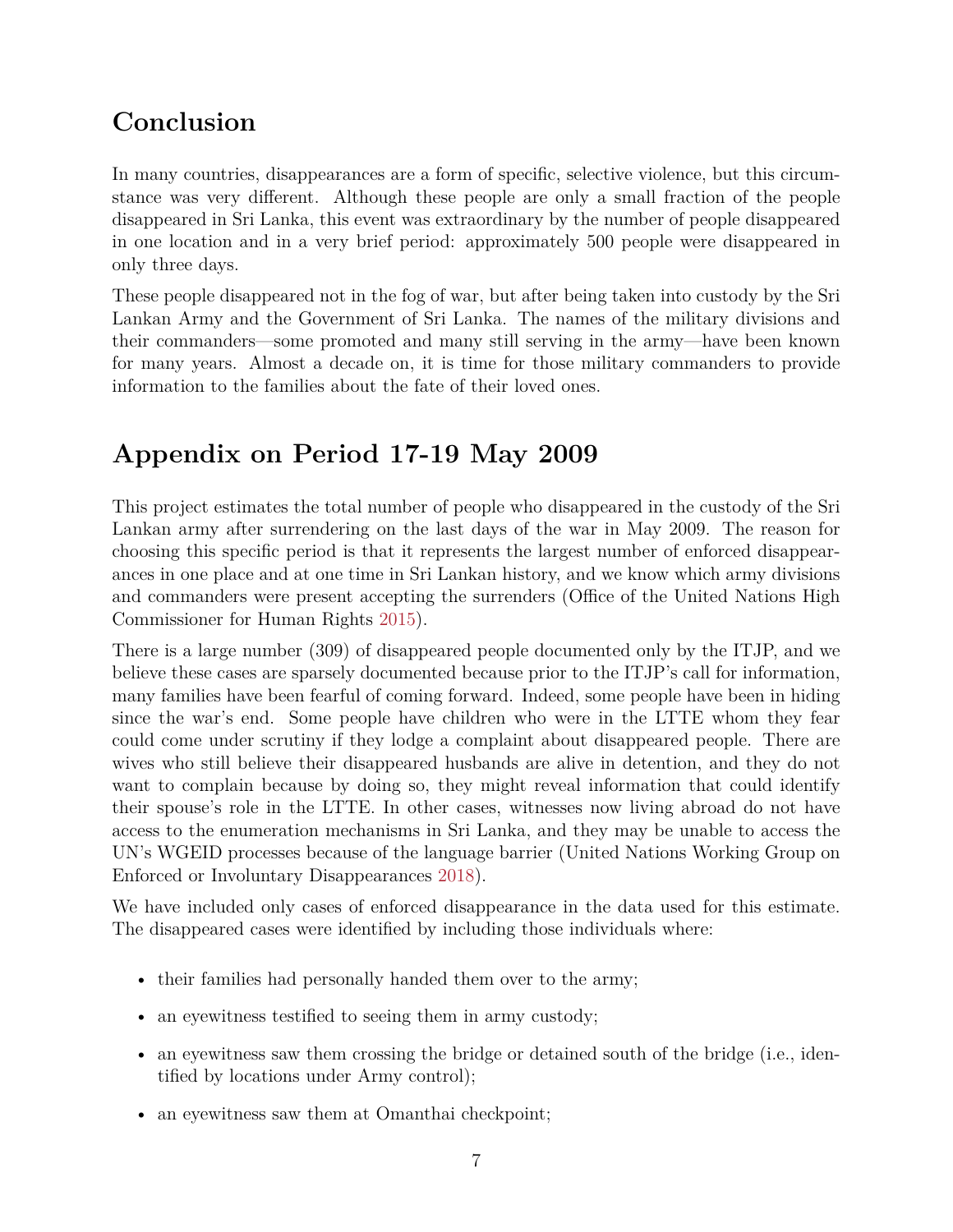• a list designated them as surrendered to the Army.

There is also a substantial number of people who went missing in the final months of the war. They could have been subjected to enforced disappearance, or they could have been killed or died of injuries and not recorded or identified. Documenting these cases, and estimating the number of people who remain undocumented, could be the subject of another project.

It is hard to describe the pain of family members who have struggled to get answers for almost a decade. Parents have died without finding the truth about what happened to their children. In some cases, whole families disappeared, including at least 29 children of LTTE cadres, and only the grandparents are left. Many families personally witnessed their loved ones surrender to the soldiers on 17-19 May 2009. Some have been informed if they cannot produce the name of the officer or the number plate of the bus that drove their children away, then nothing can be done to investigate. The blame for the lack of investigation has been put on the victims, not the State which took these people into custody.

## **Acknowledgements**

The authors thank [Michelle Dukich](https://hrdag.org/people/michelle-dukich/) for doing the record linkage; and [Dr Megan Price,](https://hrdag.org/people/megan-price-phd/) [Dr](https://hrdag.org/people/kristian-lum-phd/) [Kristian Lum,](https://hrdag.org/people/kristian-lum-phd/) and [Dr Kate Cronin-Furman](http://www.katecroninfurman.com/) for their clarifications and comments.

#### **References**

<span id="page-7-1"></span>Ball, Patrick. 2016. "Violence in Blue: Police Homicides in the United States." *Granta*, March. [https://granta.com/violence-in-blue/.](https://granta.com/violence-in-blue/)

<span id="page-7-0"></span>Christen, Peter. 2012. *Data Matching: Concepts and Techniques for Record Linkage, Entity Resolution, and Duplicate Detection*. Springer Science & Business Media.

<span id="page-7-3"></span>International Crisis Group. 2010. "War Crimes in Sri Lanka." 191. [https://www.crisisgroup.](https://www.crisisgroup.org/asia/south-asia/sri-lanka/war-crimes-sri-lanka) [org/asia/south-asia/sri-lanka/war-crimes-sri-lanka.](https://www.crisisgroup.org/asia/south-asia/sri-lanka/war-crimes-sri-lanka)

<span id="page-7-4"></span>Lex, Alexander, and Nils Gehlenborg. 2014–7AD. "Sets and Intersections." *Nature Methods* 11. Nature Publishing Group: 779. [https://doi.org/10.1038/nmeth.3033.](https://doi.org/10.1038/nmeth.3033)

<span id="page-7-5"></span>Lum, Kristian, Megan Emily Price, and David Banks. 2013. "Applications of Multiple Systems Estimation in Human Rights Research." *The American Statistician* 67 (4). Taylor & Francis: 191–200.

<span id="page-7-6"></span>Manrique-Vallier, Daniel. 2016. "Bayesian Population Size Estimation Using Dirichlet Process Mixtures." *Biometrics* 72 (4). Wiley Online Library: 1246–54.

<span id="page-7-2"></span>Manrique-Vallier, Daniel, Megan E. Price, and Anita Gohdes. 2013. "Multiple Systems Estimation: Techniques for Estimating Casualties in Armed Conflicts." In *Counting Civilian*